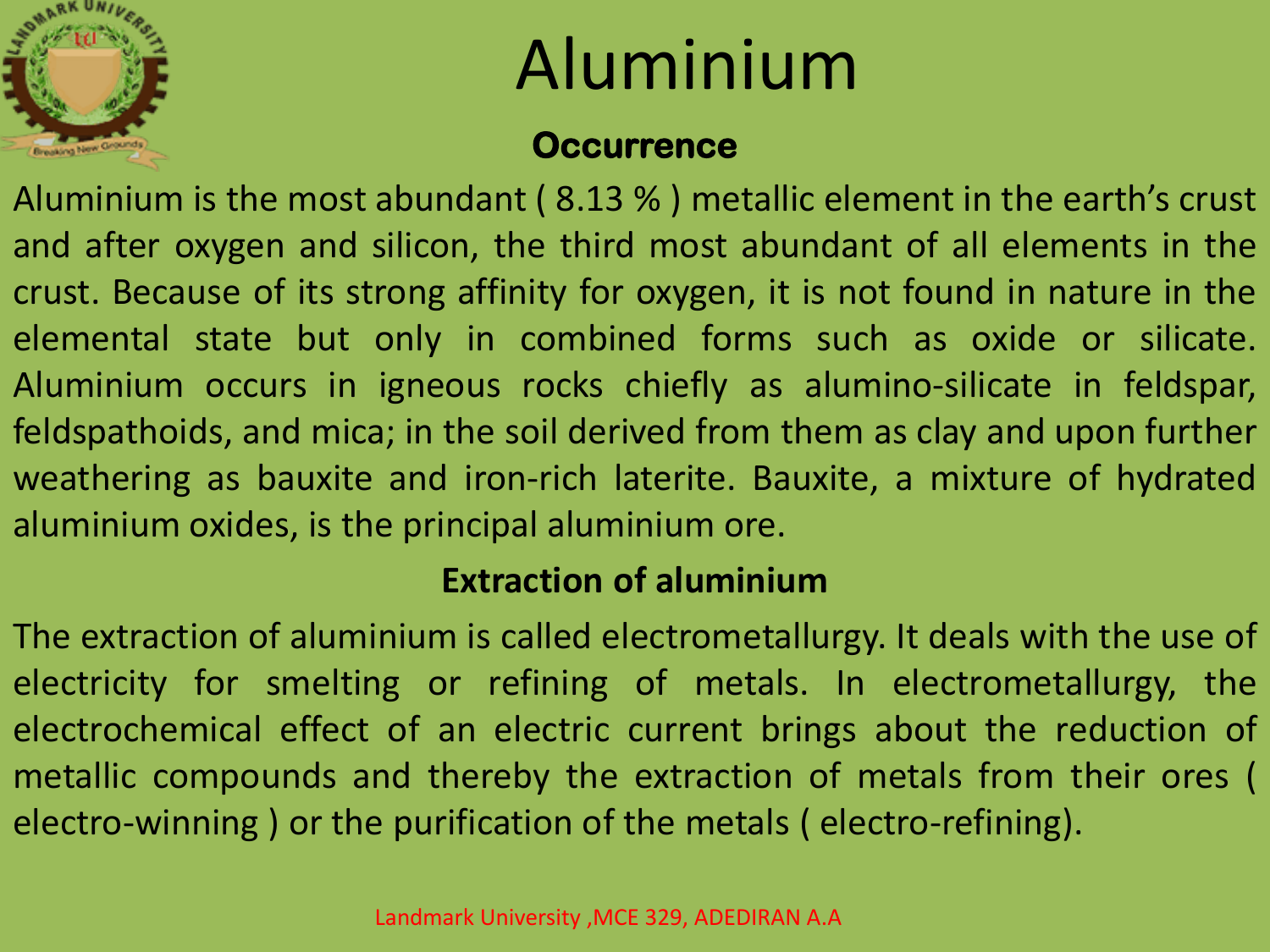

- The principal aluminium ore is bauxite  $Al_2O_3$  .  $2H_2O$ . It is essentially an impure aluminium oxide. The major impurities include iron oxide, silicon dioxide and titanium dioxide.
- The extraction of aluminium, in principle , should be easy because the ore occurs in oxide form which can be reduced by a suitable reducing agent to give the metal.
- However, in practice, aluminium oxide can not be reduced that easily. Aluminium has great affinity for oxygen hence it can not be reduced by usual reducing agents.
- Aluminium is too high in the electrochemical series ( it is a highly reactive element ) so it can not be reduced by hydrogen or carbon. If at all reduced by carbon, the temperature required for the reduction is very high. This does not make the process economic. Hence aluminium is obtained by the electrolysis of pure alumina.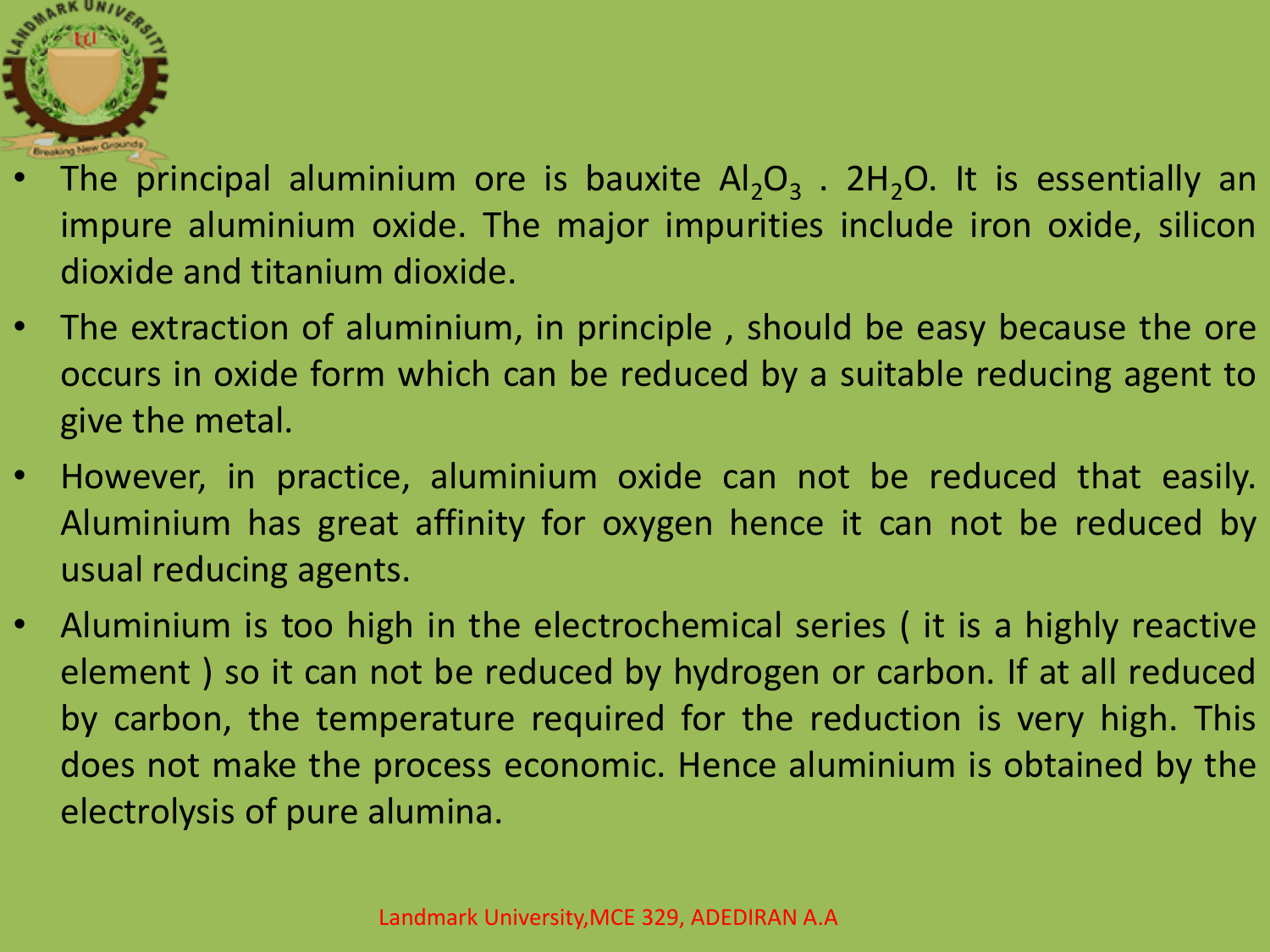

### **Purification of bauxite**

• Bauxite contains iron oxide or silica as major impurity. The bauxite containing iron oxide as major impurity is called **red bauxite and the bauxite containing silica as major** impurity is called **white bauxite. Iron and silicon both make aluminium metal brittle and** liable for corrosion hence they must be eliminated. If bauxite contains iron oxide,  $Fe<sub>2</sub>O<sub>3</sub>$  as the major impurity, it is purified by Baeyer's process or Hall's process. . If it contains silica,  $SiO<sub>2</sub>$  as the major impurity, it is purified by Serpek's process.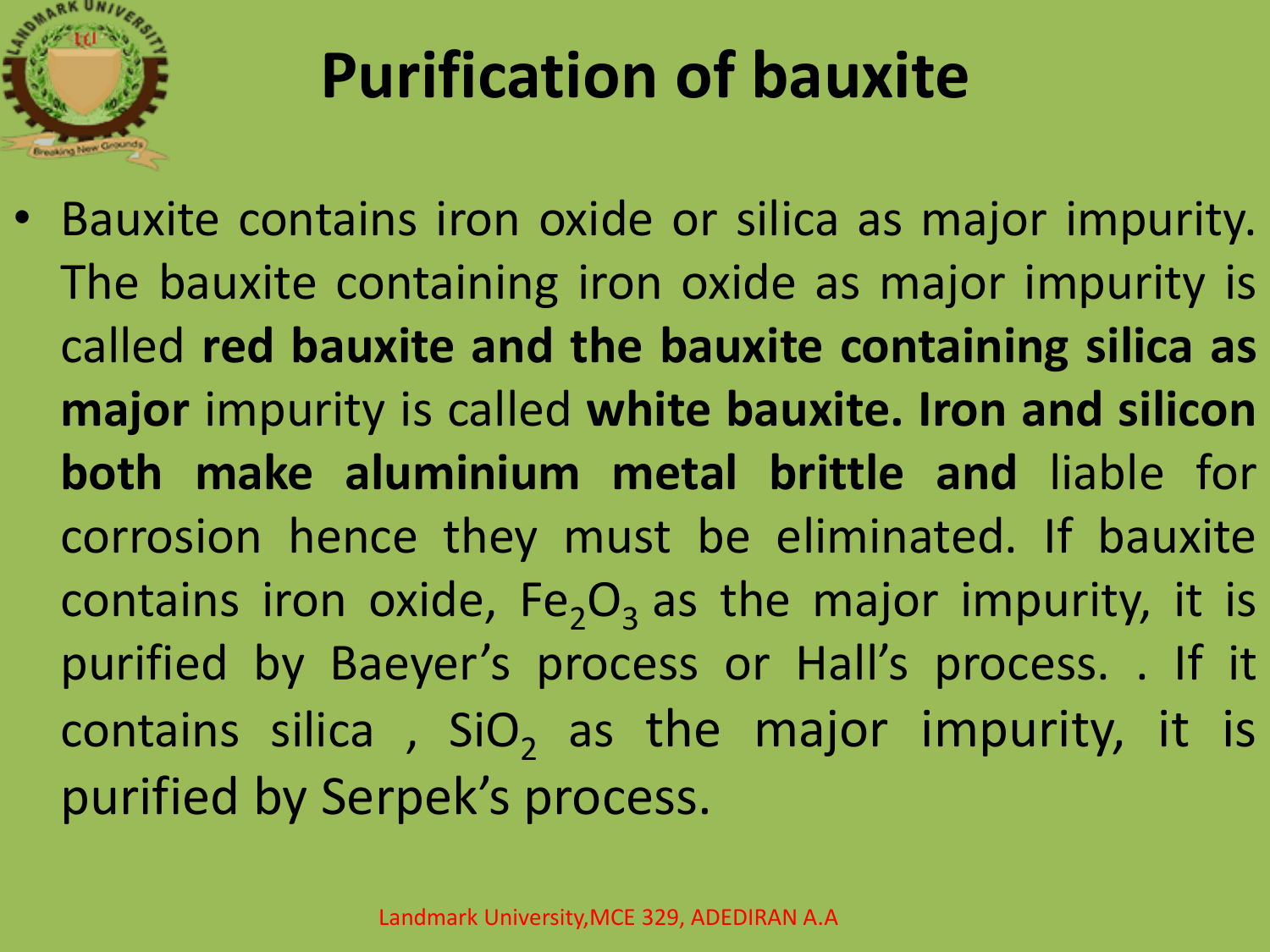

- (i) **Serpek's process – This process is used when bauxite ore contains appreciable** amount of silica (above 7 %) and low amount of  $Fe<sub>2</sub>O<sub>3</sub>$  (less than 1 %) .Powdered bauxite is mixed with carbon and heated up to 1800<sup>o</sup>C in a current of nitrogen .
- Aluminium from bauxite is converted to aluminium nitride while silica is reduced to silicon.
- Al<sub>2</sub>O<sub>3</sub> .n H<sub>2</sub>O + 3C + N2  $\rightarrow$  2 AlN + 3 CO + n H<sub>2</sub>O
- SiO<sub>2</sub> + 2C  $\rightarrow$  Si  $\uparrow$  + 2 CO  $\uparrow$
- Silicon volatilizes at this temperature. Aluminium nitride is hydrolyzed with hot water. It precipitates aluminium hydroxide. Landmark University, MCE 329, ADEDIRAN A.A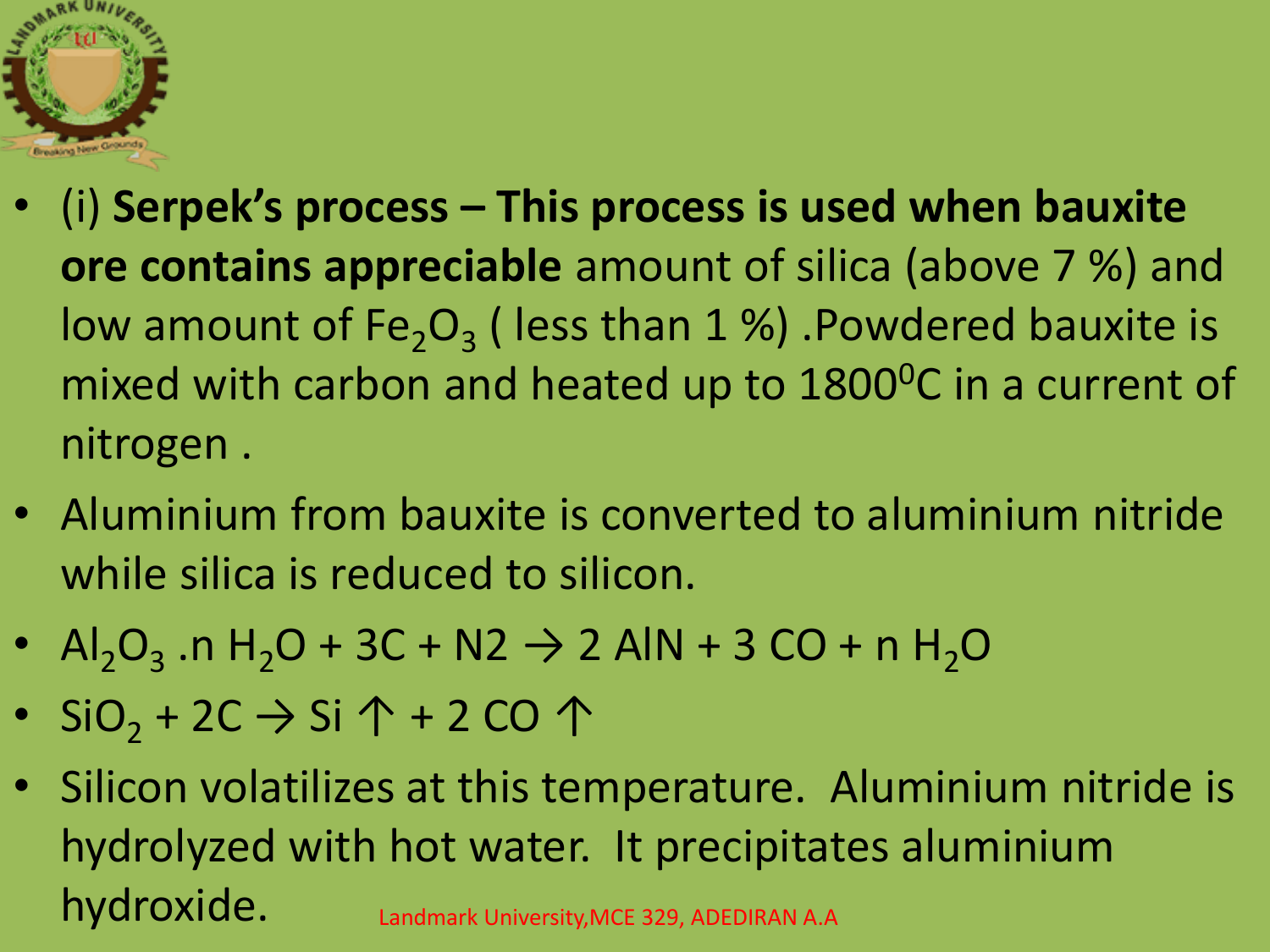

- AlN + 3 H<sub>2</sub>O  $\rightarrow$  Al(OH)<sub>3</sub>  $\downarrow$  + NH
- The precipitate of  $AI(OH)_3$  is washed, dried and ignited at about 1500<sup>o</sup>C to get pure alumina.
- 2 Al(OH)<sub>3</sub>  $\rightarrow$  Al<sub>2</sub>O<sub>3</sub> + 3 H<sub>2</sub>O  $\uparrow$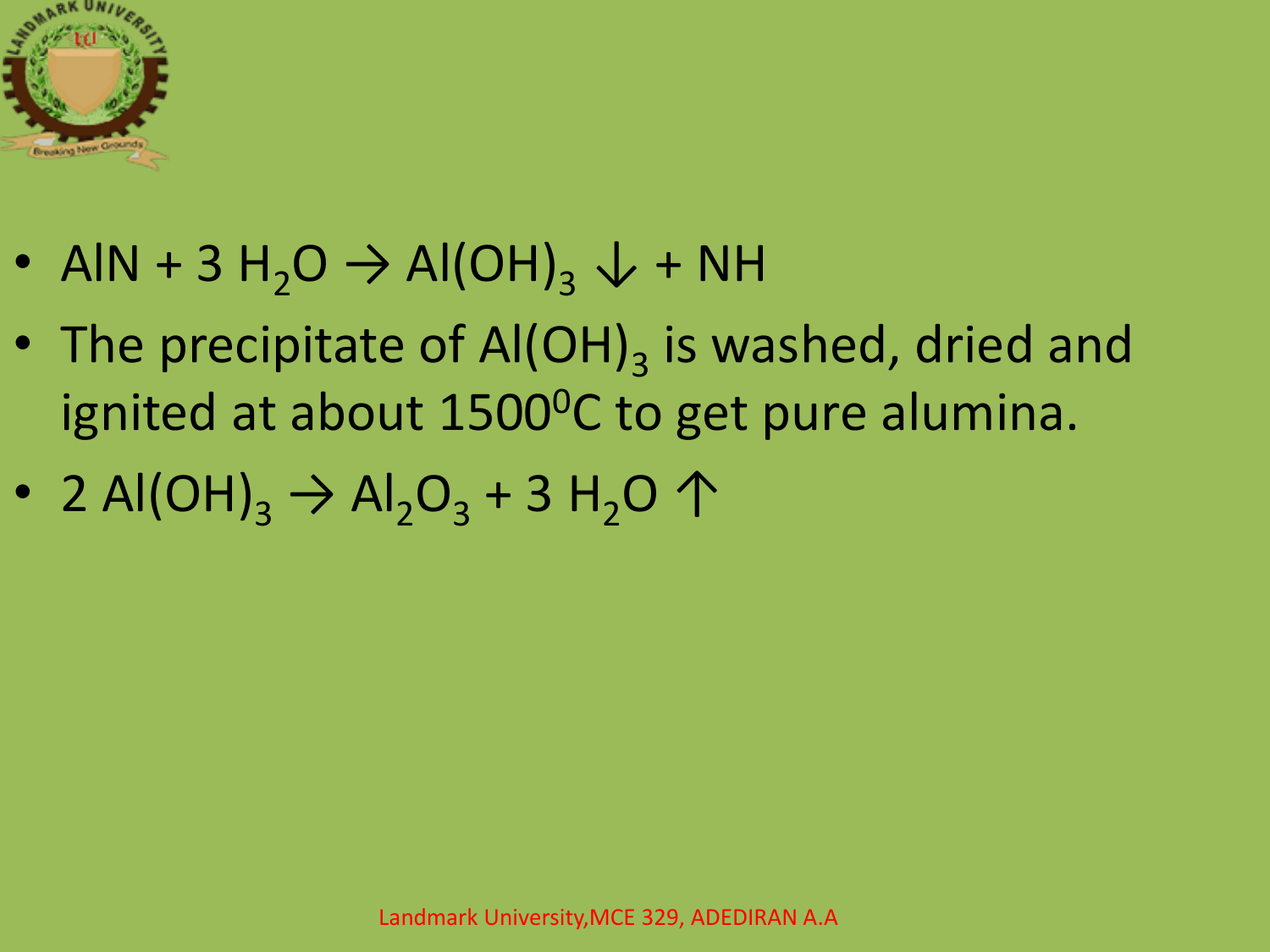

• b) **Baeyer's process – This process is used when bauxite ore contains appreciable** amount of Fe2O3 ( 7 to 10 % ) and low amount of silica ( less than 1 % ). The ore is first calcined and then finely ground. It is then digested with a hot and strong solution of caustic soda ( 45 % )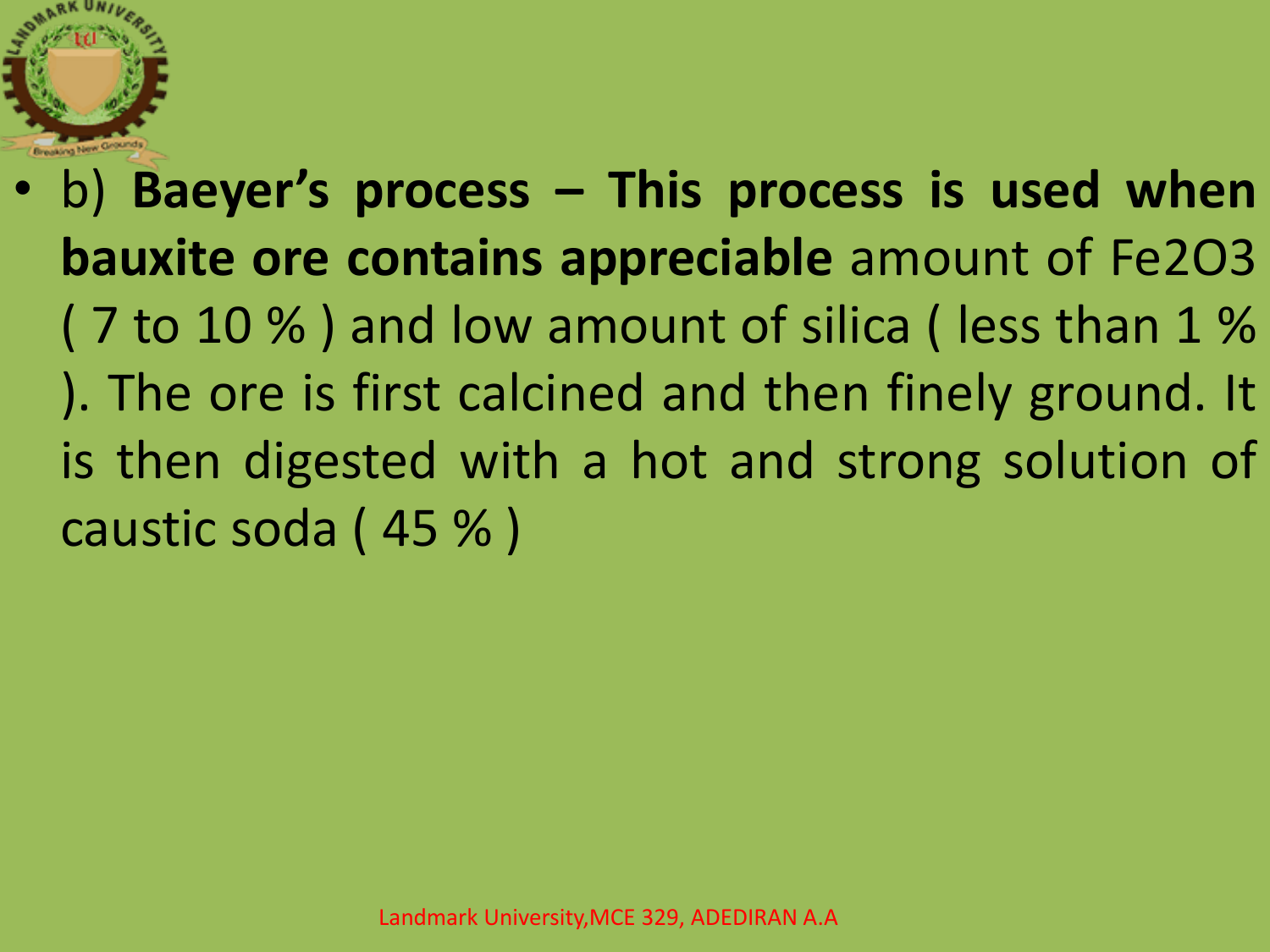

- At this stage, aluminium oxide dissolves in NaOH to form sodium meta aluminate ( $NaAIO<sub>2</sub>$ ) while ferric oxide and titanium dioxide remain undissolved. They are then removed by filtration.
- $AI_2O_3$  + 2NaOH  $\rightarrow$  2NaAlO<sub>2</sub> + H<sub>2</sub>O
- Sodium meta aluminate ( soluble )
- Silica dissolves in the form of silicate. After filtration, sodium meta aluminate solution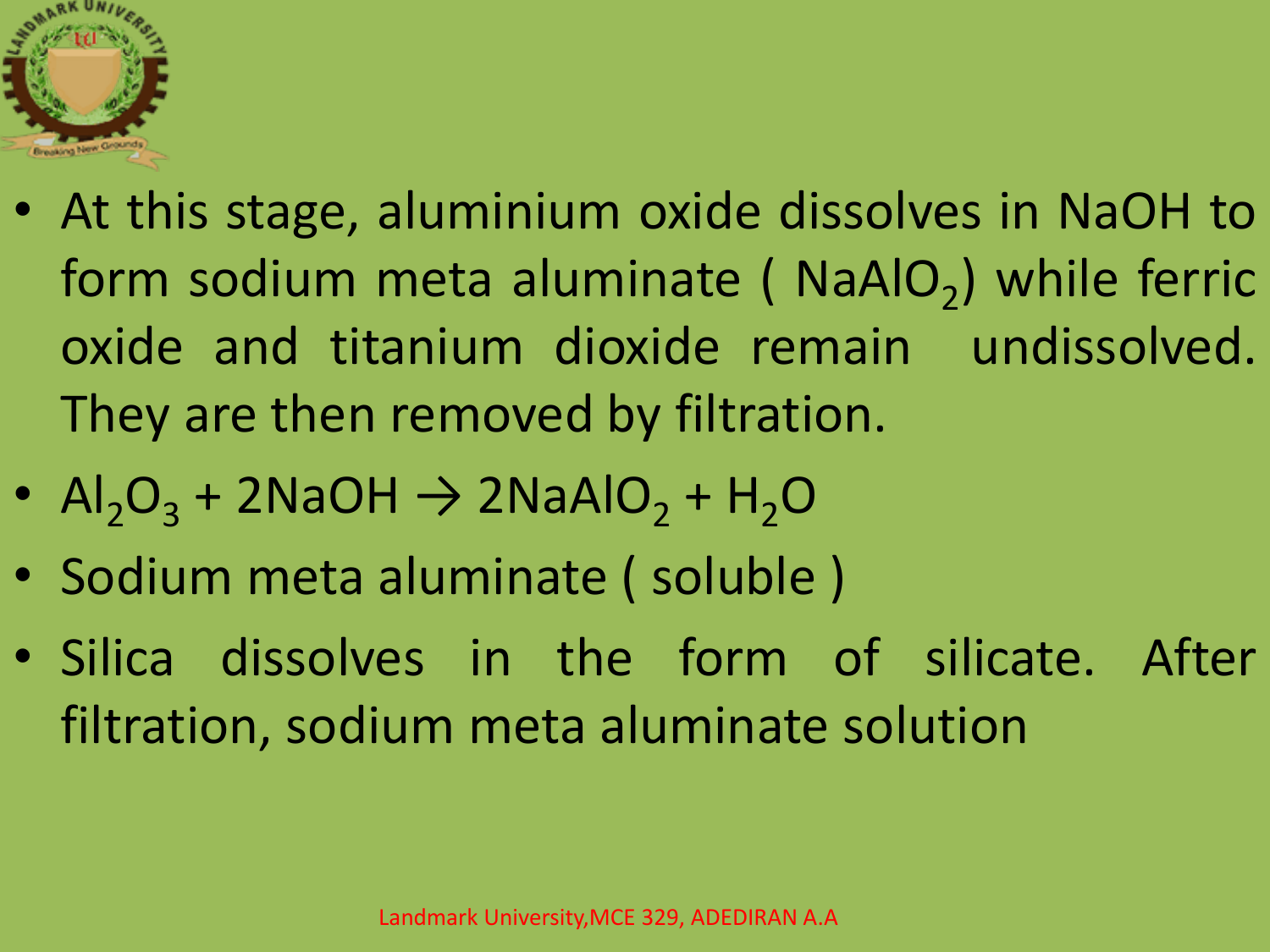

• is diluted with water, slowly cooled and then mixed with a little freshly precipitated aluminium hydroxide which acts as a nucleus for precipitation of aluminium hydroxide. (Alternatively  $CO_2$  can be passed till the solution becomes acidic ) It is then digested. Sodium meta aluminate, NaAlO<sub>2</sub> hydrolyses to give precipitate of aluminium hydroxide.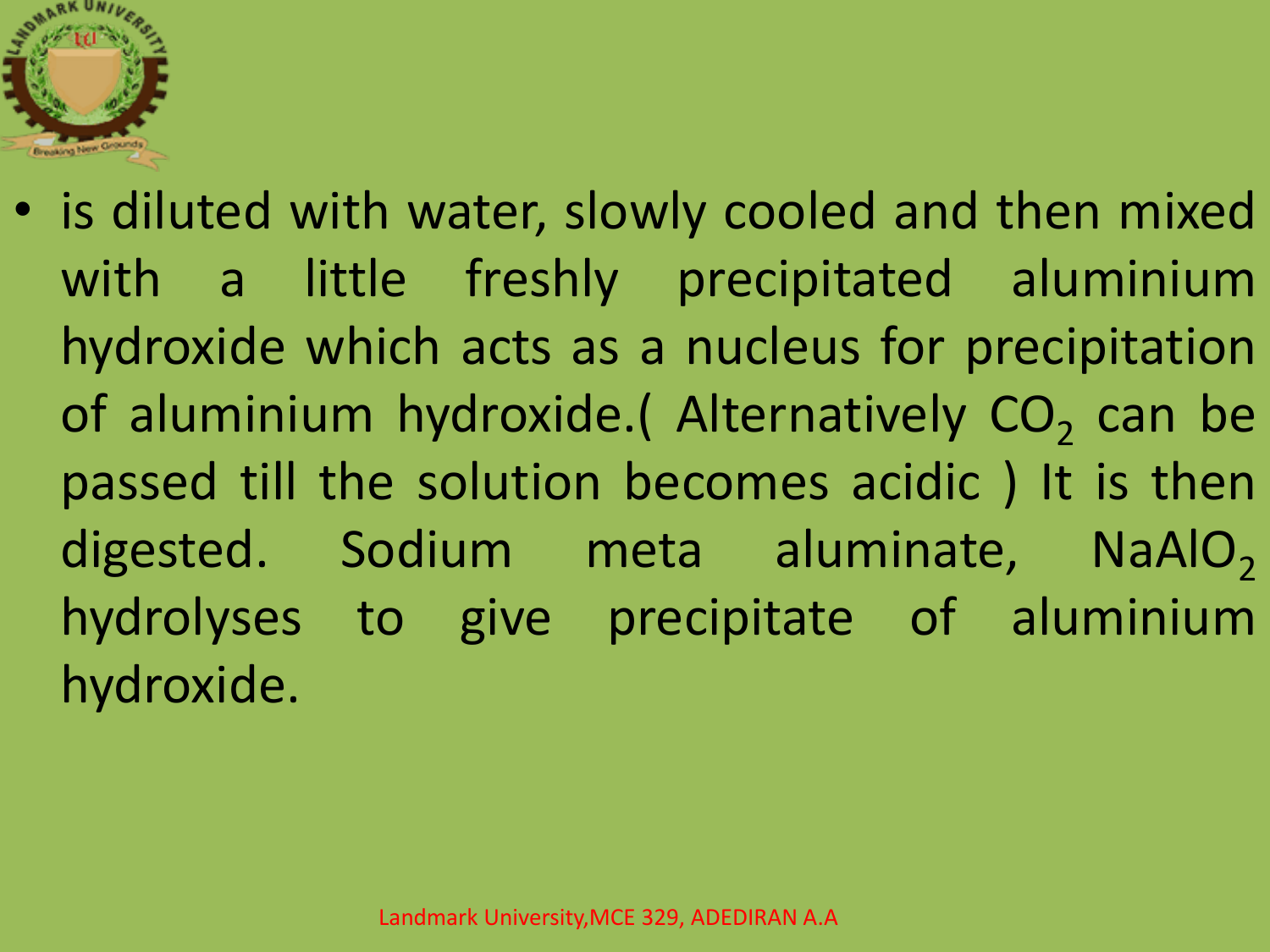

- NaAlO<sub>2</sub> + 2 H<sub>2</sub>O  $\rightarrow$  NaOH + Al(OH)<sub>3</sub>  $\downarrow$
- Aluminium hydroxide precipitate is then washed, dried and ignited to get pure alumina ( $Al_2O_3$ ). The filtrate containing caustic soda is concentrated and used again.
- 2 Al(OH)<sub>3</sub>  $\rightarrow$  Al<sub>2</sub>O<sub>3</sub> + 3 H<sub>2</sub>O  $\uparrow$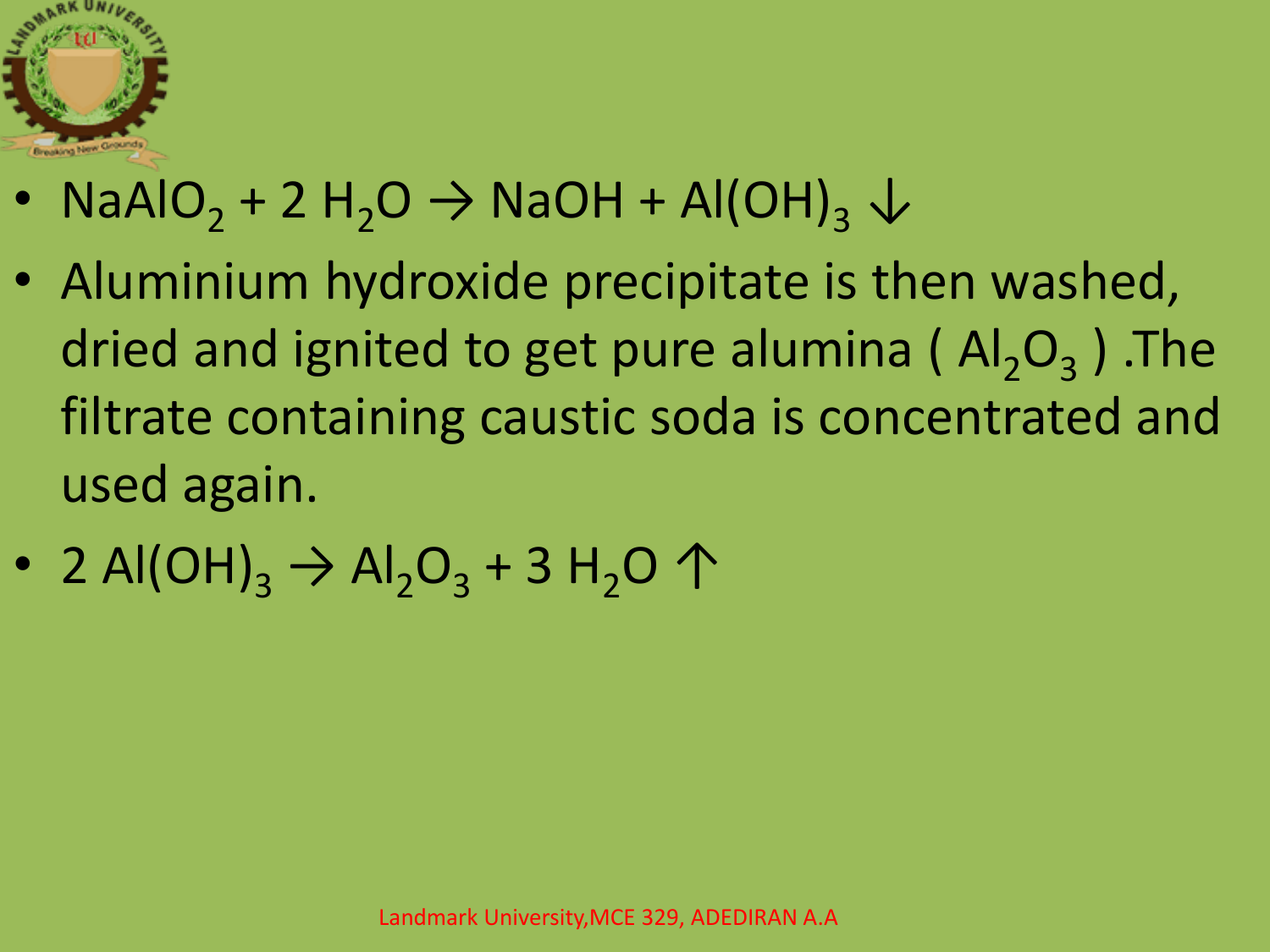

- c) **Hall's process - This process is used for low grade bauxite ores. In this process,** bauxite ore is fused with sodium carbonate,  $\text{Na}_2\text{CO}_3$  to give water soluble sodium meta aluminate, NaAlO<sub>2</sub> leaving behind  $Fe<sub>2</sub>O<sub>3</sub>$  and SiO<sub>2</sub>.
- Al<sub>2</sub>O<sub>3</sub> + Na 2CO<sub>3</sub>  $\rightarrow$  2 NaAlO<sub>2</sub> + CO2  $\uparrow$
- The fused mass of sodium meta silicate is extracted with water and filtered. The impurities  $\text{Fe}_2\text{O}_3$  and SiO<sub>2</sub> remain on the filter paper. The filtrate containing NaAlO<sub>2</sub> is warmed and CO<sub>2</sub> is passed through it, when Al(OH)<sub>3</sub> is precipitated.
- 2 NaAlO<sub>2</sub> + CO<sub>2</sub> + 3 H<sub>2</sub>O  $\rightarrow$  2 Al(OH)<sub>3</sub>  $\downarrow$  + Na<sub>2</sub>CO<sub>3</sub>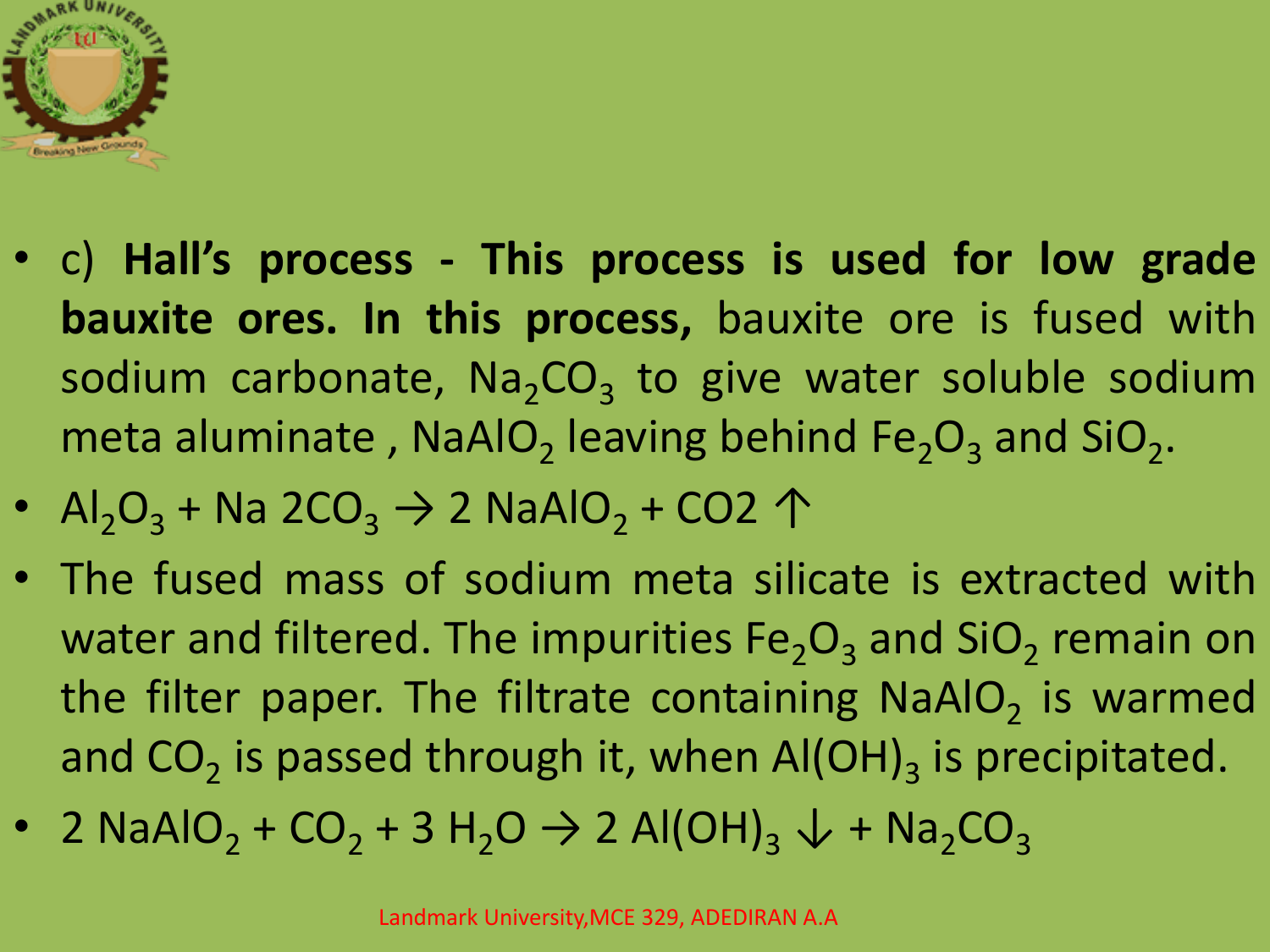

- The precipitate is filtered, washed and ignited to obtain pure alumina.
- 2 Al(OH)3  $\rightarrow$  Al2O3 + 3 H2O  $\uparrow$
- Pure alumina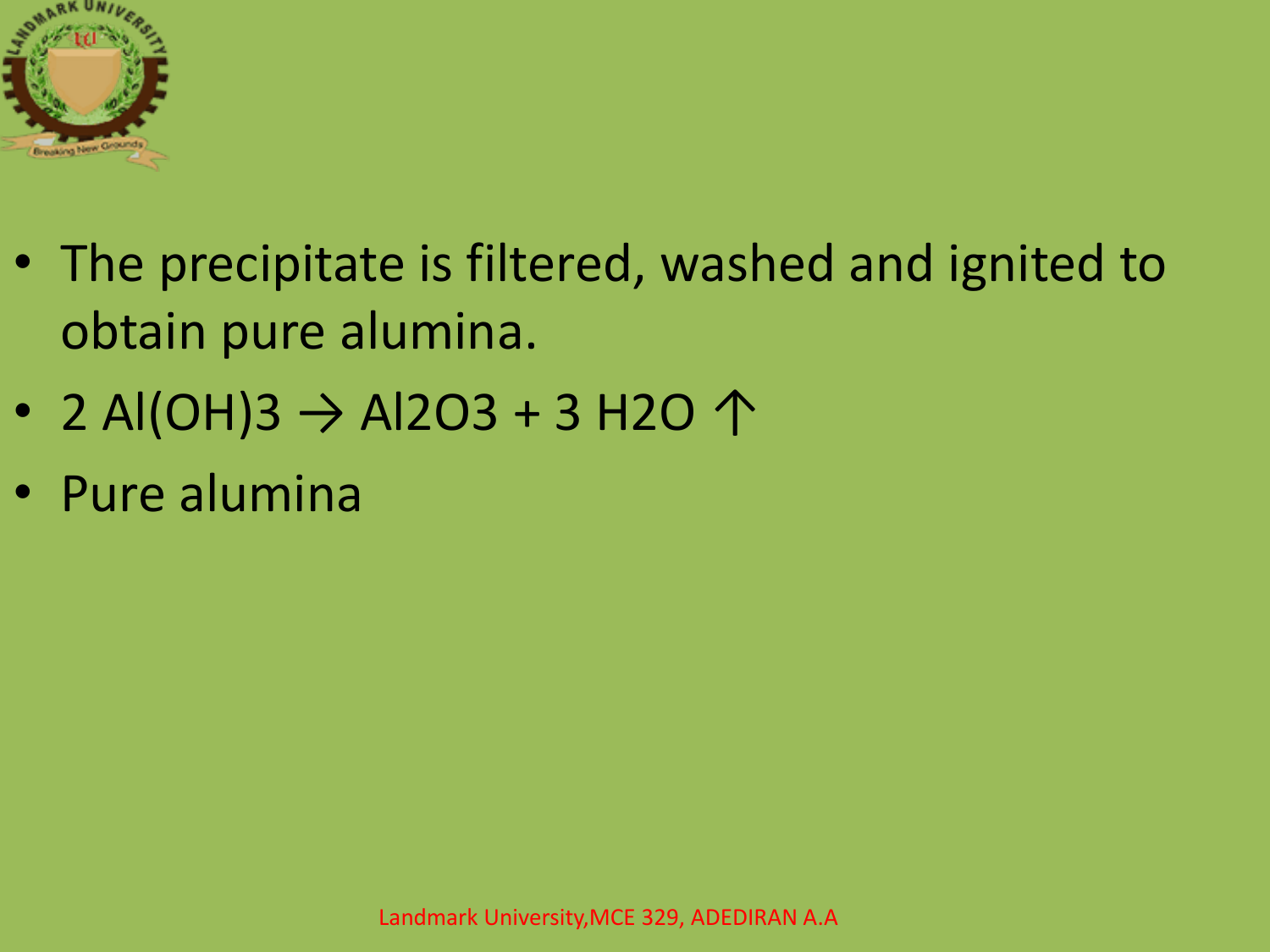

### **Electrolysis of pure alumina**

- Aluminium can be obtained by electrolysis of pure alumina but it offers two problems.
- (i) Pure alumina is a poor conductor of electricity and melts at about 2000<sup>o</sup>C.
- (ii) When fused alumina is electrolyzed at 2000<sup>o</sup>C, the metal formed vapourises as its boiling point is 1800<sup>o</sup>C.
- Aluminium is usually prepared by **Hall- Heroult process. Alumina is** fused with cryolite Na<sub>3</sub>AlF<sub>6</sub>. Alumina dissolves in cryolite. Cryolite lowers the temperature of the mixture. Small amount of CaF<sub>2</sub> and AlF<sub>3</sub> are also added to lower the temperature of the mixture. Pure alumina melts at 2000<sup>0</sup> C while the mixture melts at about 950<sup>0</sup>C. The charge consists of cryolite (  $85\%$  ), CaF<sub>2</sub> (  $5\%$  ), AlF<sub>3</sub> (  $5\%$  ) and Al<sub>2</sub>O<sub>3</sub>( 5 % )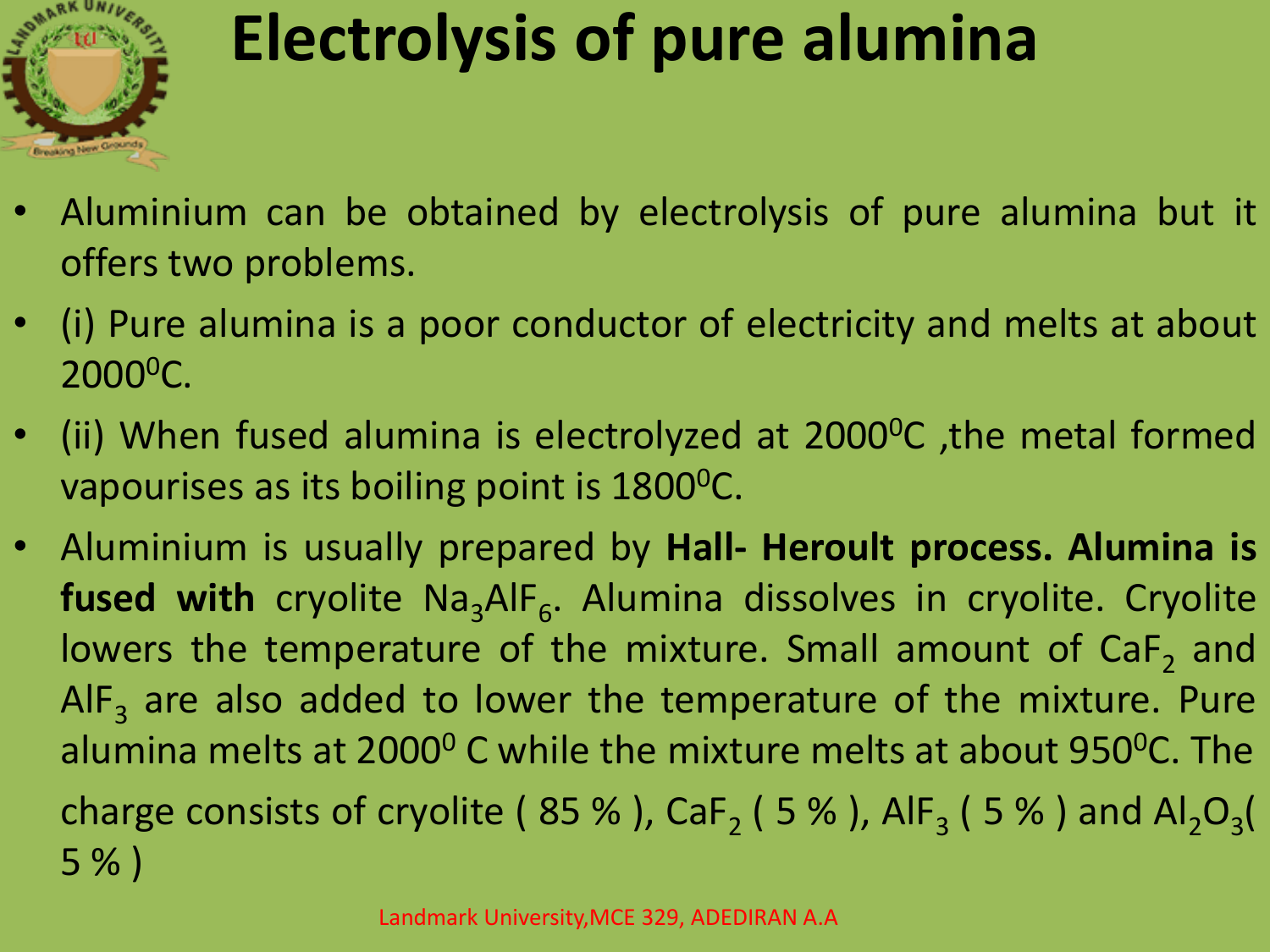

- The electrolysis is carried out at temperature of 950°C and with a voltage of 5.5 volts in a graphite lined steel tank which acts as a cathode. The anodes are made of graphite. The  $\mathsf{Al}_2\mathsf{O}_3$  is added from feeder at the top. Some coke is thrown on the surface of charge to control the oxidation of the metal. The electrode reactions are complicated and their exact nature is not known . The simplified mechanism of electrode reactions is given below.
- $\text{Na}_3\text{AlF}_3 \rightarrow 3 \text{NaF} + \text{AlF}_3$ ; 4  $\text{AlF}_3 \rightarrow 4 \text{Al}^{3+} + 12 \text{F}$
- At anode  $\rightarrow$  2 Al<sub>2</sub>O<sub>3</sub> + 12 F<sup>-</sup>  $\rightarrow$  4 AlF<sub>3</sub> + 3 O<sub>2</sub> + 12 e<sup>-</sup>; 4C + 3O<sub>2</sub>  $\rightarrow$  2  $CO<sub>2</sub> + 2 CO$
- At cathode  $\rightarrow$  4 Al<sup>3+</sup> + 12 e<sup>-</sup>  $\rightarrow$  4 Al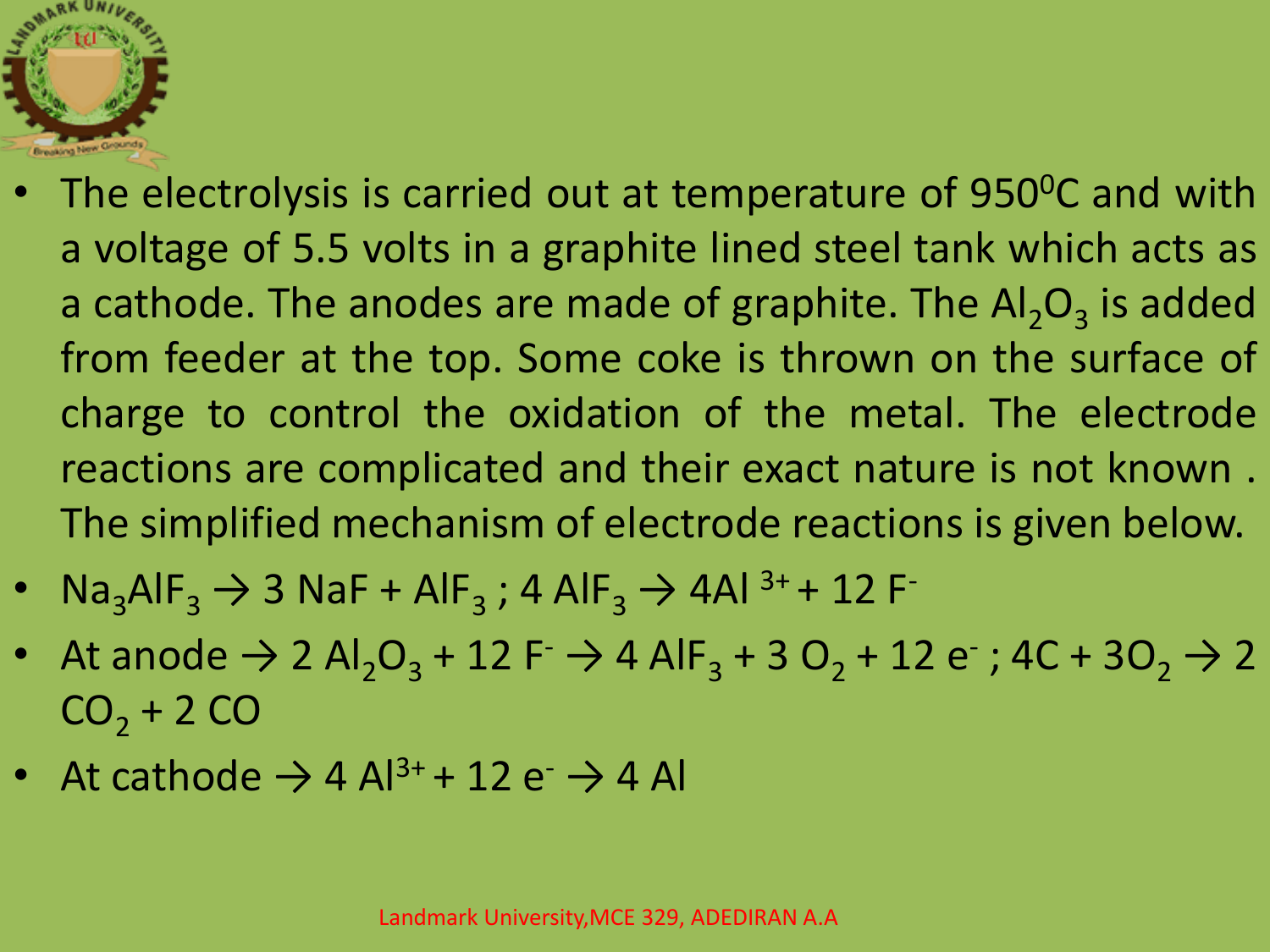

#### **Electrolysis of alumina**



Landmark University,MCE 329, ADEDIRAN A.A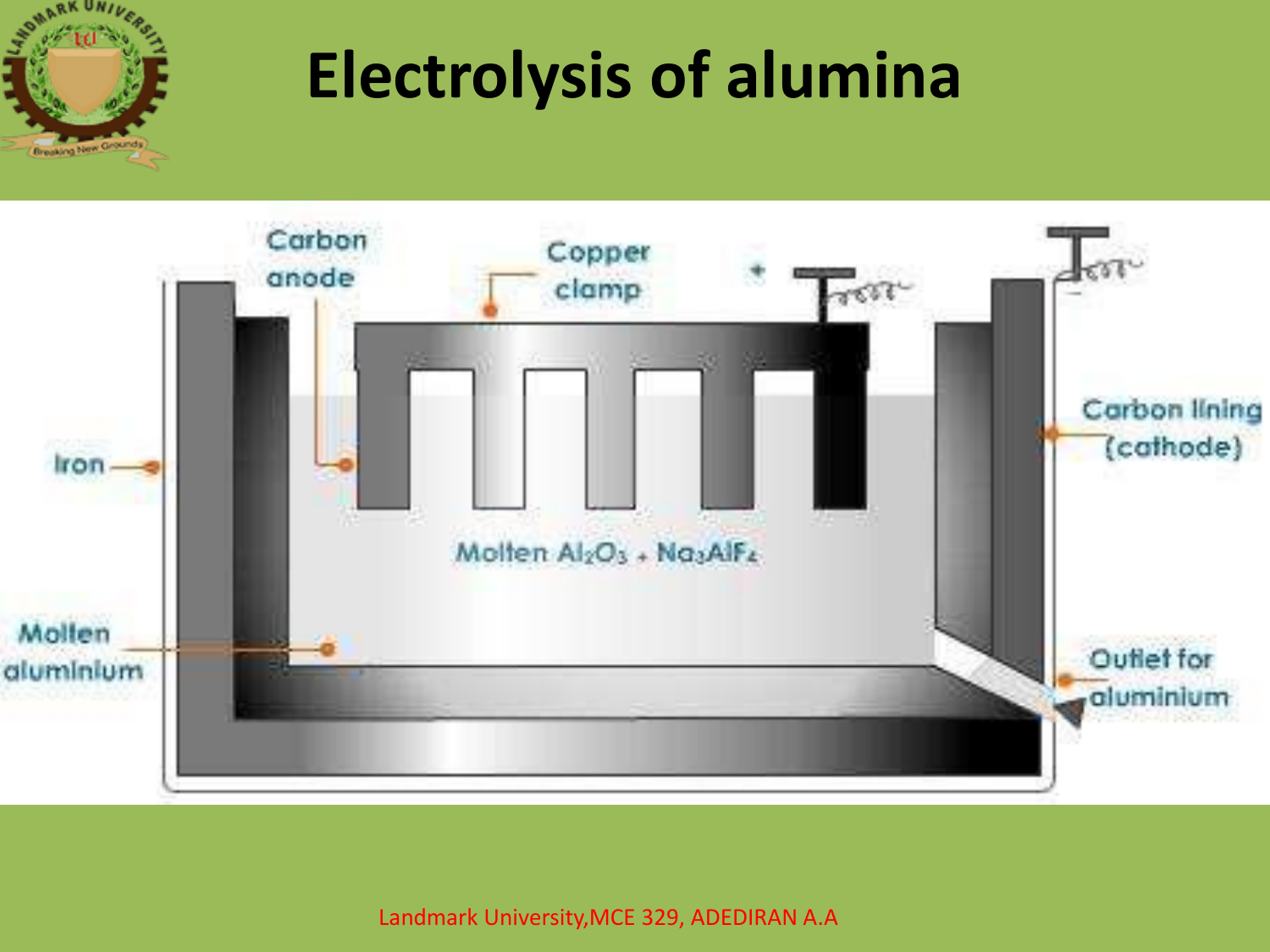

# **Refining of aluminium metal**

- Metal produced by Hall Herouit's process is almost 99.9 percent aluminium and it contains small amounts of iron, silicon from the bath and some alumina and carbon. So Hoope's electrolytic refining process is used to refine the metal.
- **Hoope's process – In this process, fused salt electrolyte is used. The cell uses three** liquid layers of different densities.
- (i) The bottom anode layer consists of impure aluminium**.**
- (ii) The middle layer consists of cryolite , alumina and barium fluoride acting as electrolyte.
- (iii) The top cathode layer is of pure metal. This aluminium layer is connected with graphite electrode to the mains Landmark University,MCE 329, ADEDIRAN A.A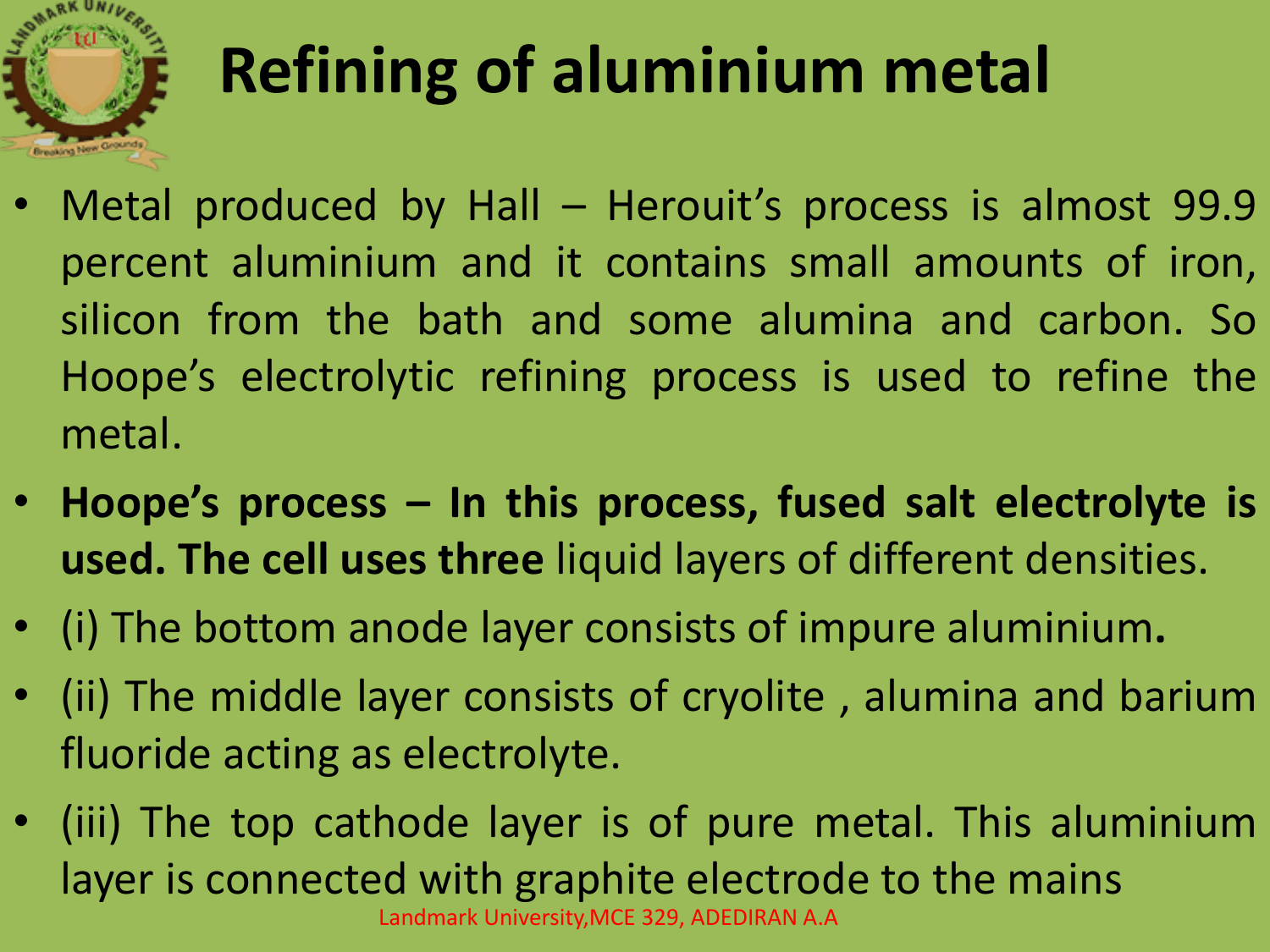

## **Hoope's cell for refining aluminium**



Landmark University,MCE 329, ADEDIRAN A.A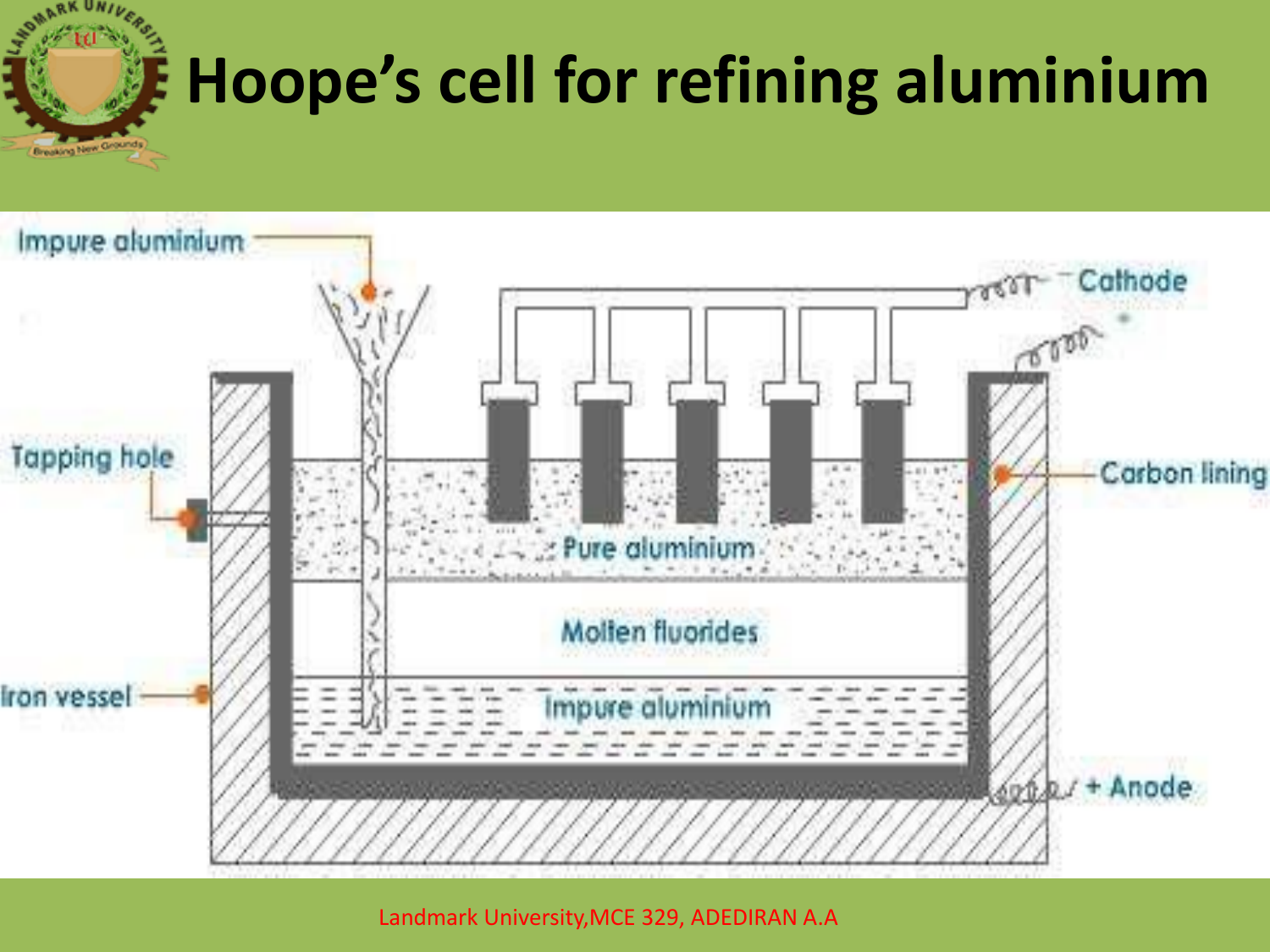

- The cell is made of iron box. It is lined from inside with carbon. The cell is shown in . On passing electric current, aluminium from the middle layer passes into the top layer and equivalent amount of aluminium passes from the bottom layer to the middle layer. From time to time , pure aluminium is removed from the top and aluminium of lower purity is added to the bottom layer. Thus, there is transfer of aluminium from the base to the top while impurities are left behind. Pure aluminium is tapped from the top.
- The refined aluminium has purity of 99.99 %.
- **Physical and Chemical Properties of Aluminium**
- (i) Aluminium is a white metal with a slight bluish tinge. In moist air, it becomes dull owing to the formation of superficial protective layer of its oxide.
- (ii) It is a light metal (sp. Gravity 2.7) which melts at  $658^{\circ}$  C and boils at 1800<sup>o</sup>C.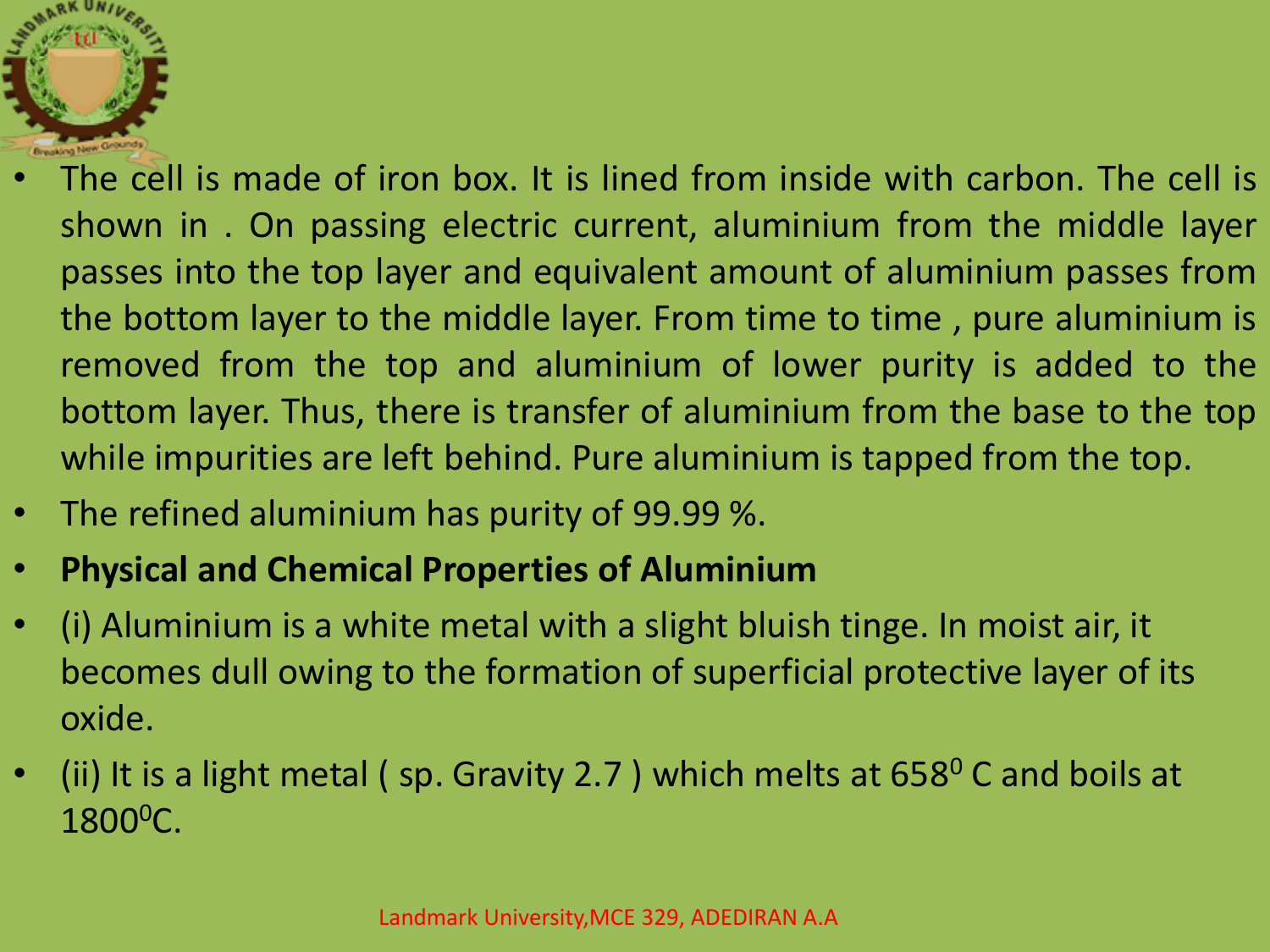

- (iii) It is malleable and ductile especially between  $100^0C$  and  $150^0C$ . Near about its
- melting point, it becomes brittle and can be ground to powder.
- (iv) It is an excellent conductor of heat and electricity.
- (v) It is tough and has a moderate tensile strength.
- (vi) Finely divided aluminium or thin aluminium foil burns readily in air or oxygen when heated, forming aluminium oxide ( with little nitride AlN also ) liberating much heat.
- 4 Al + 3 O<sub>2</sub>  $\rightarrow$  2 Al<sub>2</sub>O<sub>3</sub> + Heat
- (vii) **Action of acids - Aluminium is above hydrogen in the activity series and it**
- displaces hydrogen from non-oxidising acids like HCl and dilute  $H_2SO_4$ .
- 2 Al + 6 HCl  $\rightarrow$  2 AlCl<sub>3</sub> + 3 H<sub>2</sub>
- 2Al + 3 H<sub>2</sub>SO<sub>4</sub>  $\rightarrow$  Al<sub>2</sub>(SO<sub>4</sub>)<sub>3</sub> + 3 H<sub>2</sub>
- But hot concentrated  $H_2SO_4$  gives  $SO_2$
- 2 Al + 6 H<sub>2</sub>SO<sub>4</sub>  $\rightarrow$  Al<sub>2</sub>(SO<sub>4</sub>)<sub>3</sub> + 3 SO<sub>2</sub> + 6 H<sub>2</sub>O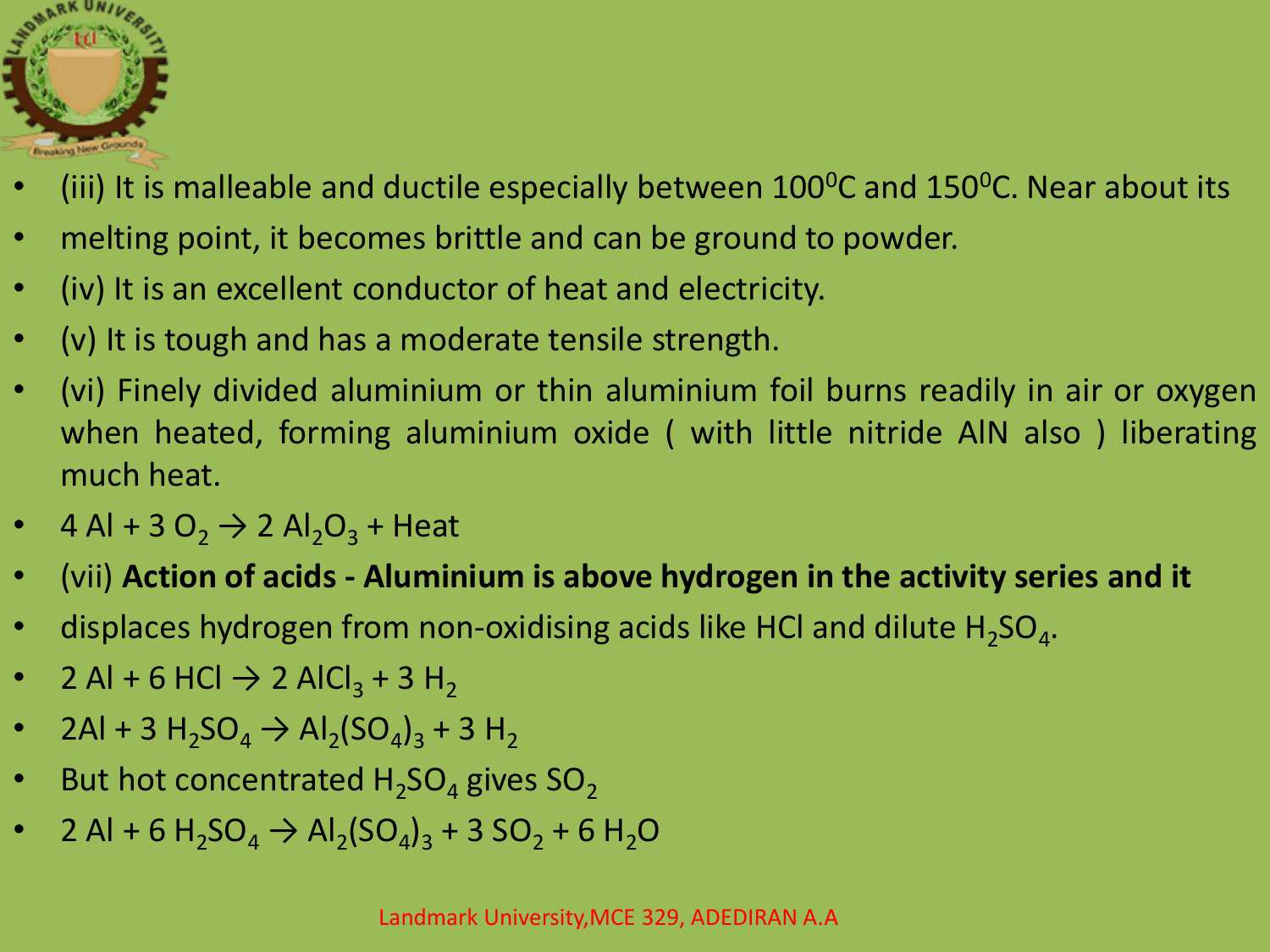

- Concentrated  $HNO<sub>3</sub>$  makes aluminium passive and with dilute HNO3, it produces ammonium nitrate but no gas is evolved.
- 8 Al + 30 HNO<sub>3</sub>  $\rightarrow$  8 Al(NO<sub>3</sub>)<sub>3</sub> + 3 NH<sub>4</sub>NO<sub>3</sub> + 9 H<sub>2</sub>O
- (viii) **Action of alkalies - Aluminium is an amphoteric metal so it reacts with acids as** well as alkalies. ( The reaction with acids are given above )
- 2 Al + 2 NaOH + 2 H<sub>2</sub>O  $\rightarrow$  2 NaAlO<sub>2</sub> + 3 H<sub>2</sub>
- (ix) **Action of non-metals - Heated aluminium directly combines with halogens, carbon** nitrogen and sulphur.
- a) 2Al + 3 Cl<sub>2</sub>  $\rightarrow$  2 AlCl<sub>3</sub> b) 4 Al + 3 C  $\rightarrow$  Al<sub>4</sub>C<sub>3</sub>
- c) 2 Al + N<sub>2</sub>  $\rightarrow$  2 AlN d) 2 Al + 3 S  $\rightarrow$  Al<sub>2</sub>S<sub>3</sub>
- (x) **Reducing action - At high temperature, aluminium has a strong affinity for oxygen** and hence it reduces oxides of iron, manganese etc.
- Fe<sub>2</sub>O<sub>3</sub> + 2 Al  $\rightarrow$  Al<sub>2</sub>O<sub>3</sub> + 2 Fe + Heat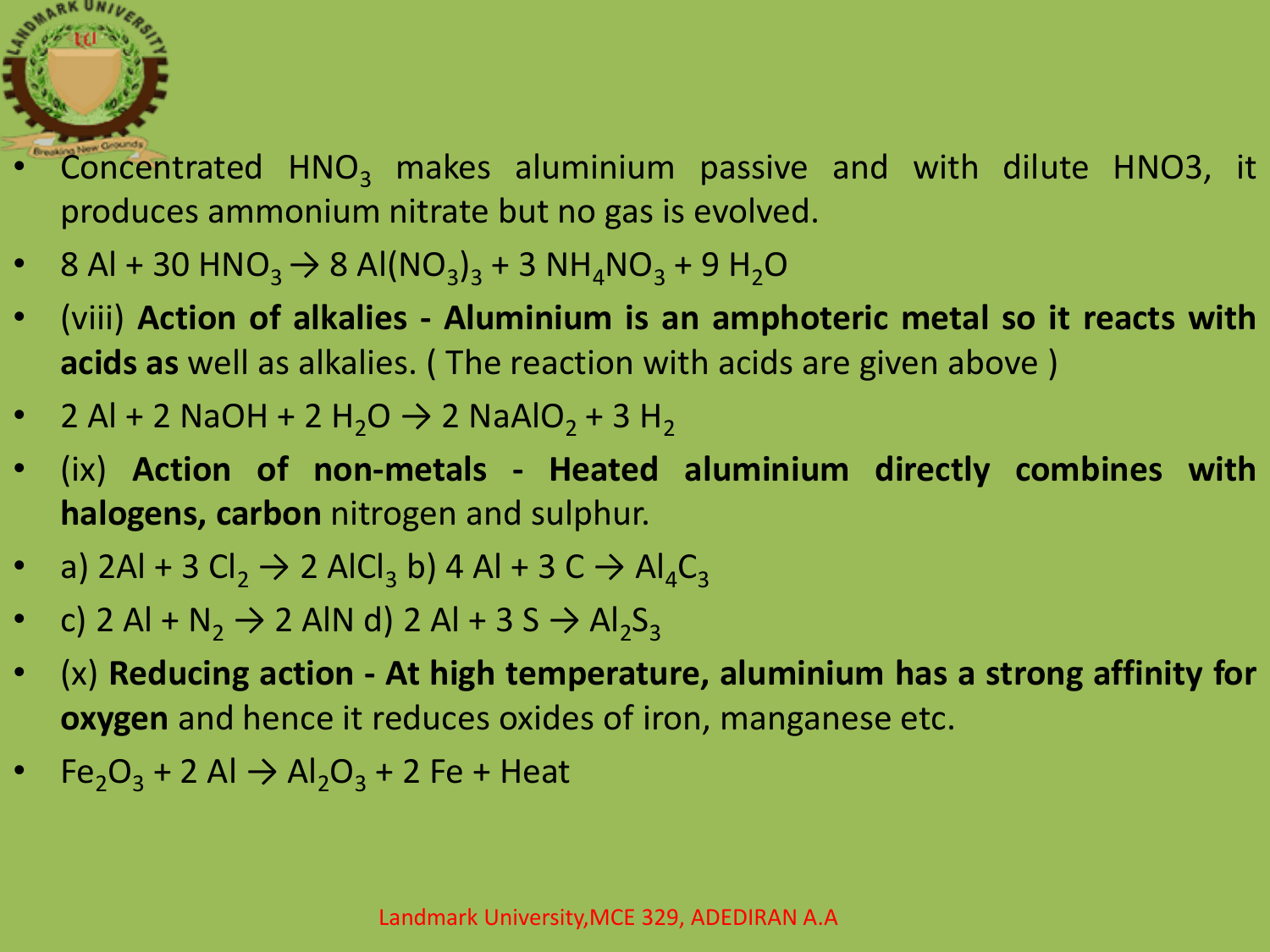

## **Areas of application of aluminium**

- (i) Since it is lighter and has high tensile strength, aluminium is used in making body of air-ships and motor cars.
- (ii) On account of its good electrical conductivity, it is used for making electrical transmission cables.
- (iii) On account of its good thermal conductivity, it is used in making cooking utensils.
- (iv) Since it resists corrosion, it is used in aluminium paints.
- (v) Aluminium foils are used in wrapping cigaretts, confectionary items etc.
- (vi) Aluminium is used as a deoxidizer and for removing blow holes in metallurgy.
- (vii) It is used in thermite welding and in the aluminothermic process.
- (viii) Salts of aluminium such as alum are used as mordants in dyeing industries